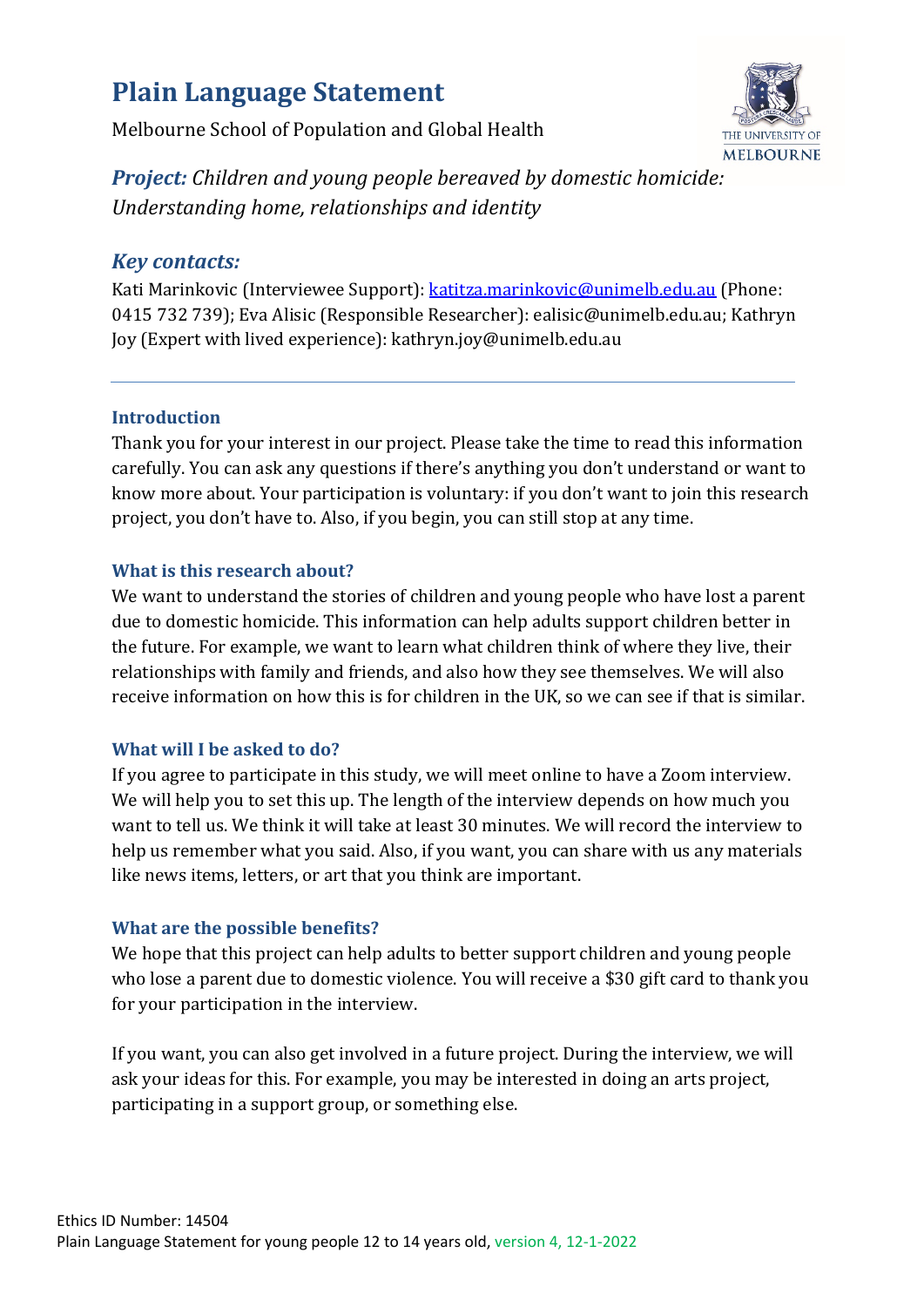#### **What are the possible risks?**

Due to the topic of the interview, it is possible that you feel strong emotions. If that happens, we will support you and you can stop or skip questions. If you like, we will give you and your caregiver(s) tips about local support options. We will also check in with you to see how you are about 2-3 days after the interview and then again 2 weeks later. If you tell us about anyone being at risk of harm, we will work with you and/or relevant services on a safety plan.

#### **Do I have to do this project?**

Not at all. Participation is completely voluntary. You can quit the study at any time before or during the interview. However, if you quit the study after the interview and we already analysed what you said, it may not be possible to delete that information.

#### **Will I hear about the results of this project?**

Yes! We want you to know the results of the study. We will send you a summary via email. If you want to, you can also get involved in sharing and discussing the results with other people.

#### **What will happen to information about me?**

We find it important to keep your information safe and confidential. For example, we won't share your name in our reports. But, it is possible that someone who knows your story can guess who you are. If you are worried about this, it is better not to do the interview.

We will keep the information from this project on the servers (the online storage) of the University. We may also send it to an automated service that helps us write out the interviews. This service is overseas. We may also use the information for future projects.

#### **Who is funding this project?**

This project is funded by the Australian Research Council.

#### **Where can I get further information?**

You can contact Kati for this. Her email address is katitza.marinkovic@unimelb.edu.au and her phone number is 0415 732 739, which you can call or text. You can also contact Eva, the responsible researcher (ealisic@unimelb.edu.au) or Kathryn, our colleague who has personal experience (her father killed her mother;

kathryn.joy@unimelb.edu.au). Other colleagues who are helping with this project are Cathy, Mira, John F, Anna, Vincent, Lisa, John D (we have two Johns!), Oliver, Ashwini, Claire, Hannah, Zain and Rowena.

## **Who can I contact if I have concerns about the project?**

This research project has been approved by a committee that makes sure the university does its research carefully. The committee is called the Human Research Ethics